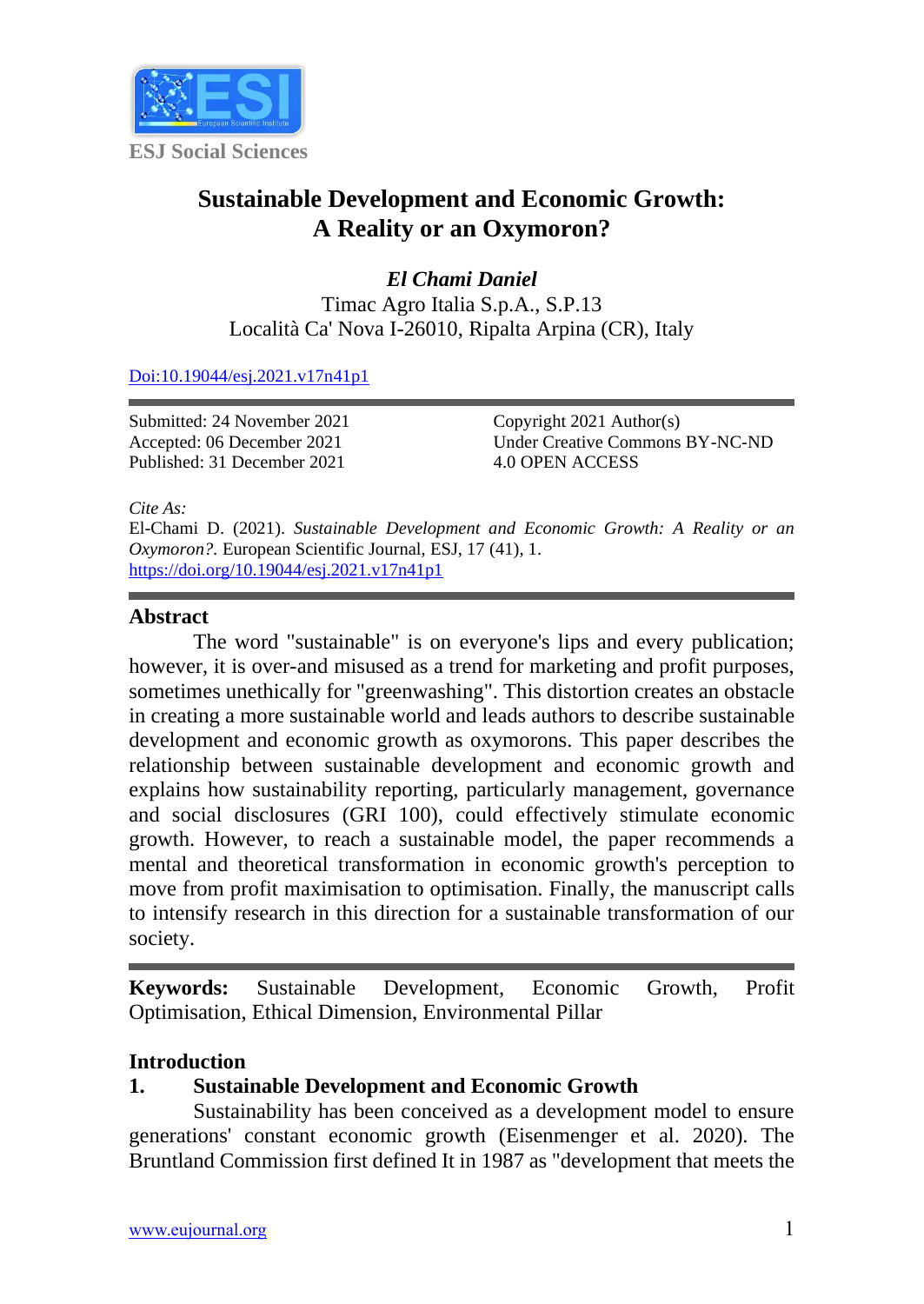needs of the present generations without compromising the ability of future generations to meet their own needs" (UN General Assembly 1987). The definition has conceptualised the three-dimensional model with the pillars (Figure 1), where sustainability balances economic growth, social well-being and environmental protection.

Albeit somewhat vague, this concept has been widely adopted at high institutional levels to maintain economic advancement and progress while respecting high ethical standards, growing collective social responsibility, and protecting the environment's long-term value. Further, the Intergovernmental Panel on Climate Change (IPCC) has retained sustainable development fundamental for adapting our sectors to climate change uncertainty (IPCC 2001).

In another way, Adam Smith has founded his "free market" theory on moral behaviour and judgment for society's best interest (The theory of moral sentiments). However, capitalism lacked moral responsibility in practice, and decision-making exclusively sought profit maximisation at the expense of society's interests. Therefore, instead of profit maximisation, the sustainability model suggests an optimisation model to generate growth, internalising social well-being and environmental benefits to adding this missing ethical dimension, missing in the classical economic theory. Consequently, and according to the sustainability model, economic growth is intrinsically embedded in the sustainable development of organisations, but it also seeks to upsurge social and ecological ethics. This manuscript will describe the relationship between sustainable development and economic growth. The following section will represent the tools available for the sustainable model to create value and growth that reporting systems disclose as indicators for reporting.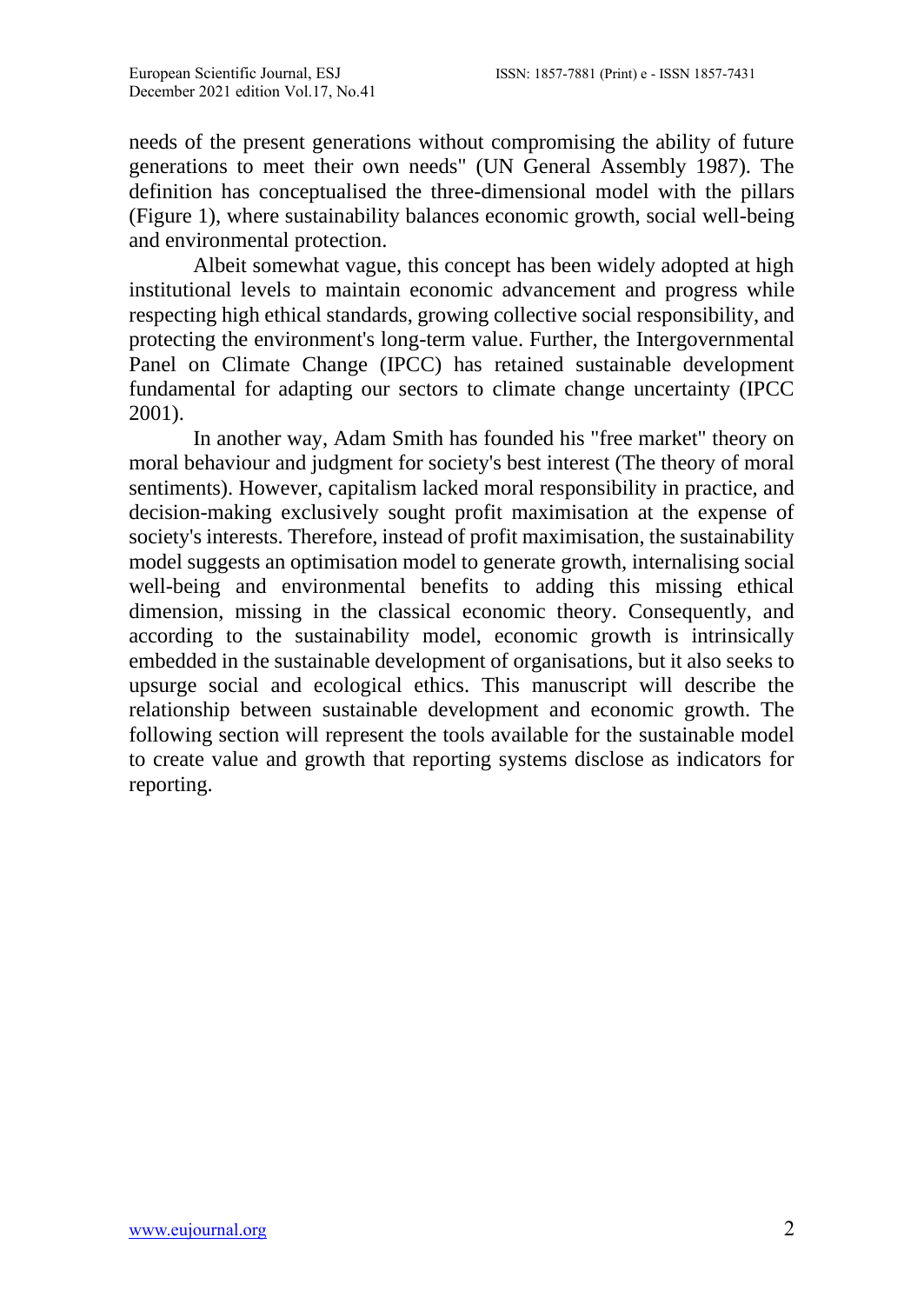

**Figure 1:** The sustainability model with the three-dimensional pillars.

# **2. Tools for Sustainable Growth**

In practice, given the global interest in sustainability, the scientific community has proposed several sustainable decision-making, monitoring and evaluation tools. Indeed, several sustainability frameworks and standards recognised internationally, based on a set of three-dimensional indicators (economic, social and environmental), help quantify business progress achieved in terms of sustainability. These tools also contribute to the United Nations Sustainable Development Goals (UN-SDGs) by integrating common indicators. In particular, SDG 8, decent work and economic growth, promotes sustained, inclusive and sustainable economic growth, full and productive employment and decent work for all.

Sustainable decision-making and monitoring and evaluation tools are formally disclosed transparently in the non-financial reporting to inspire companies to develop a responsible business approach. The major nonfinancial reporting guidelines include:

- Global Reporting Initiative (GRI Sustainability Reporting Standards);
- The Organisation for Economic Co-operation and Development (OECD Guidelines for Multinational Enterprises);
- UN Global Compact (Communication on Progress);
- International Organisation for Standardisation: Guidance on social responsibility (ISO 26000);
- The IIRC International Framework (International Integrated Reporting Council).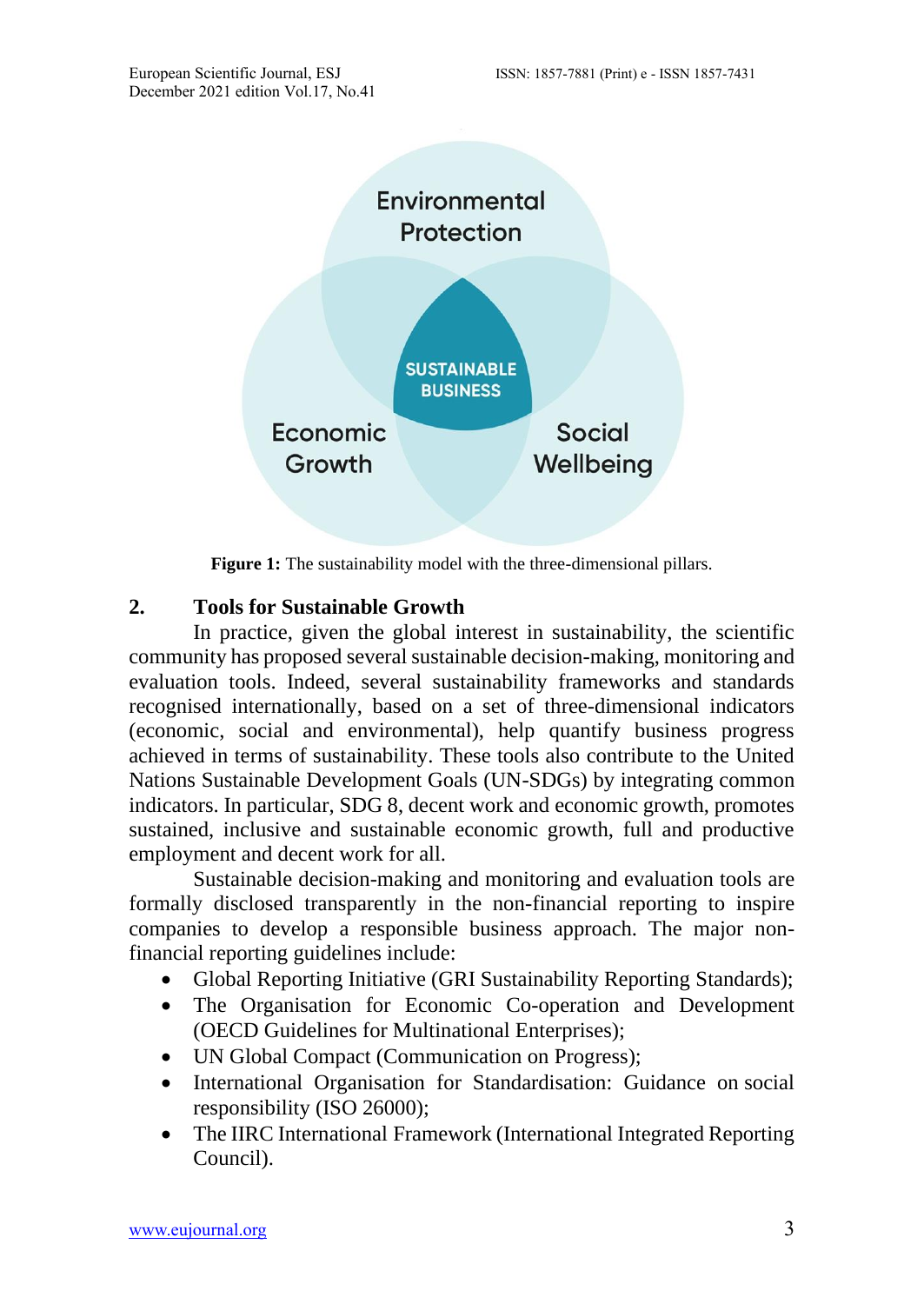According to the United Nations, 89% of chief executives believe these tools are fundamental for companies' economic growth, and 90% feel personal responsibility (United Nations Global Compact; Accenture Strategy 2016). However, various studies have highlighted the existence of a social or environmental "legitimacy seeking" strategy behind this ethical responsibility (Christmann and Taylor 2006).

Despite the dominance of profit-seeking and legitimacy-seeking of corporate sustainability strategies (Schaltegger and Hörisch 2017), sustainability reporting includes valuable tools to build up companies' resilience to market uncertainties and the impacts of climate change. The dominant sets of disclosures include social and environmental disclosures and governance and management, which will be discussed in the following sections.

# **2.1. Environmental Management**

The classical economic theory has recognised the trade-offs between economic growth and the environment and their correlation. Since the 1980s, many authors have raised the importance of environmental management for economic growth, especially for rural areas that intensively depend on natural resources for survival and development (Warford and Schramm 1987). Further, environmental assets contribute directly and indirectly in supporting economic activities (e.g. risk management, services provided, etc.). More recently, authors have addressed the importance of managing the environment and natural resources for growth and sustainable development (Costa 2021; Goosen 2012).

However, achieving sustainable economic growth requires the internalisation of negative externalities, which has been shown to reduce environmental and social impacts (Folkens et al. 2020; Eidelwein et al. 2018; García-Gusano et al. 2018). According to the literature, a complete decoupling of productive systems from environmental impacts by adopting innovative solutions to increase resources efficiency (Costa and Matias 2020; Everett et al. 2010).

### **2.2. Human Resources Management**

A growing number of scientific evidence reveals an association between the human resources management approach adopted and any entity's high commitment and performance outcomes (Buller and McEvoy 2012; Guest 1997). The integration of sustainability in an entity's management model increases social responsibility and, consequently, employees' wellbeing and performances (Stofkova and Sukalova 2020), directly correlated to economic growth (Uysal 2017; Vlad et al. 2012).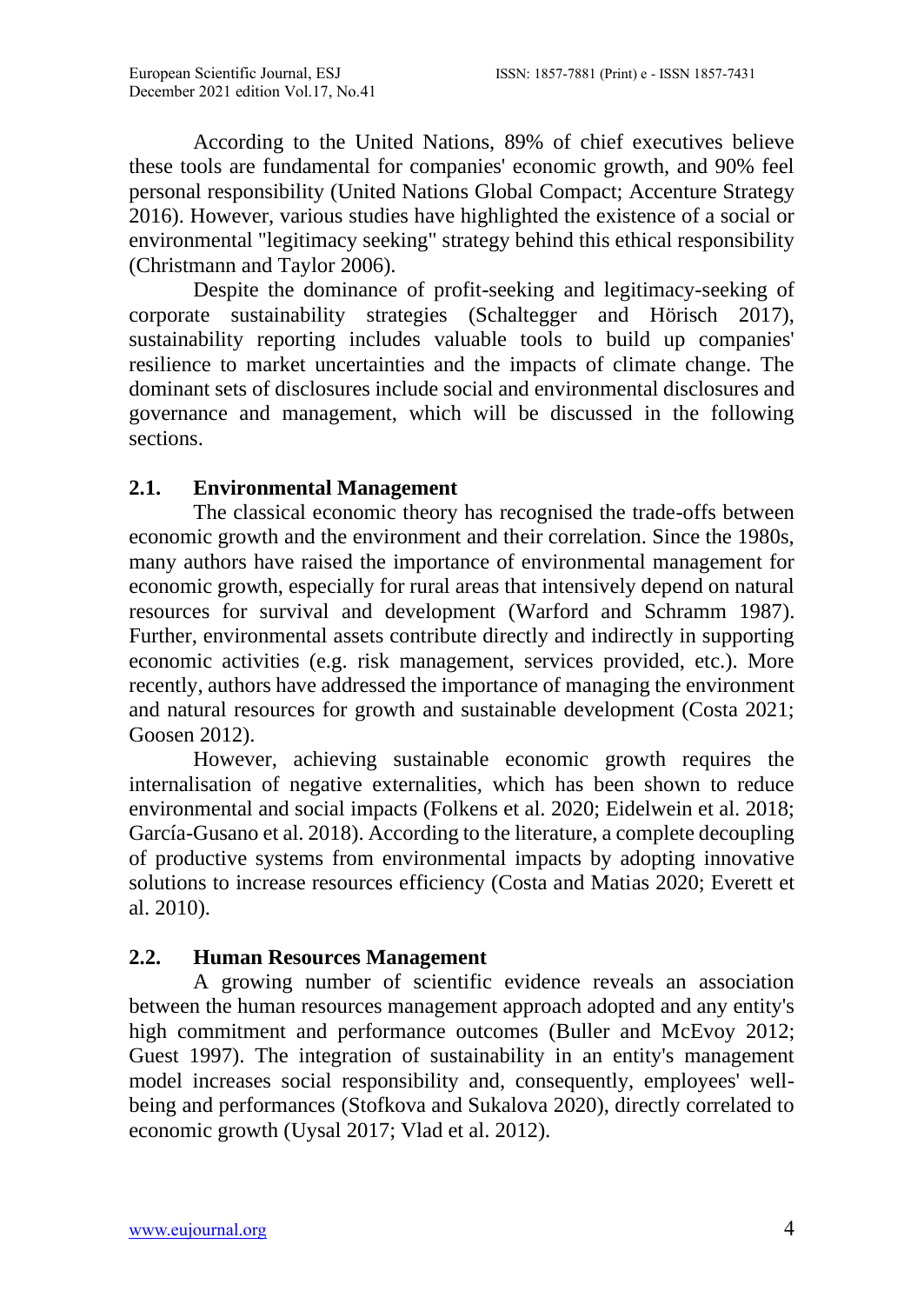The characteristics of sustainable human resource management, according to Stankevičiūtė and Savanevičienė (2018), can be countless, all based on fairness, equality, health, safety, well-being and development. Sustainable human resource management has changed the approach towards employees from a mere input factor for production (to be exploited) to a resource with potential; employers should empower to motivate and express the maximum of their performances (Conger 2003). These characteristics require continuous and consistent attention to the following aspects:

- A selection procedure:
- A continuous follow up to assess weaknesses and opportunities;
- Design development programmes to increase skills and tools to overcome transform weaknesses in opportunities;
- Retribution and incentives;
- A balance between work and personal life;
- Procedures to prevent behaviour distortion and to encourage and protect those who expose such practices.

### **2.3. Governance**

The notion of participation in decision-making or collective decisionmaking is as old as the democracy concept. However, it has always been associated with political thinking until the last few decades, when it emerged across many disciplines. This multi-disciplinary challenge arose with the growing expectations to influence citizens' decisions in sectors that could directly or indirectly interest or affect them (Chhotray and Stoker 2009). Therefore, the governance concept seeks to understand the way collective decision-making is built and its participatory implementation to ensure the governors' accountability to the governed (Schneider 1999).

In the private sector, Ong and Djajadikerta (2018) revealed a significant positive correlation between corporate governance, based on stakeholder theory, and sustainability, adopting a newly developed reporting index – Ong et al. (2016) Index – in a study investigating companies operating in the Australian resources industry. Similar scientific results revealed the importance of governance in different case studies to improve companies' sustainability (Costa 2021; Thistlethwaite and Menzies 2016; Krechovská and Procházková 2014). Furthermore, the effect of governance on economic growth has been abundantly assessed in both public and private sectors, and all studies confirmed a positive correlation [Gelb et al. 2019; Hadj et al. 2018; Liu et al. 2018; Emara et al. 2016).

Further, to bring long-term development, shared economic value to business and society, and innovative competitive advantage, successful governance strategies seek to implement effective stakeholder engagement to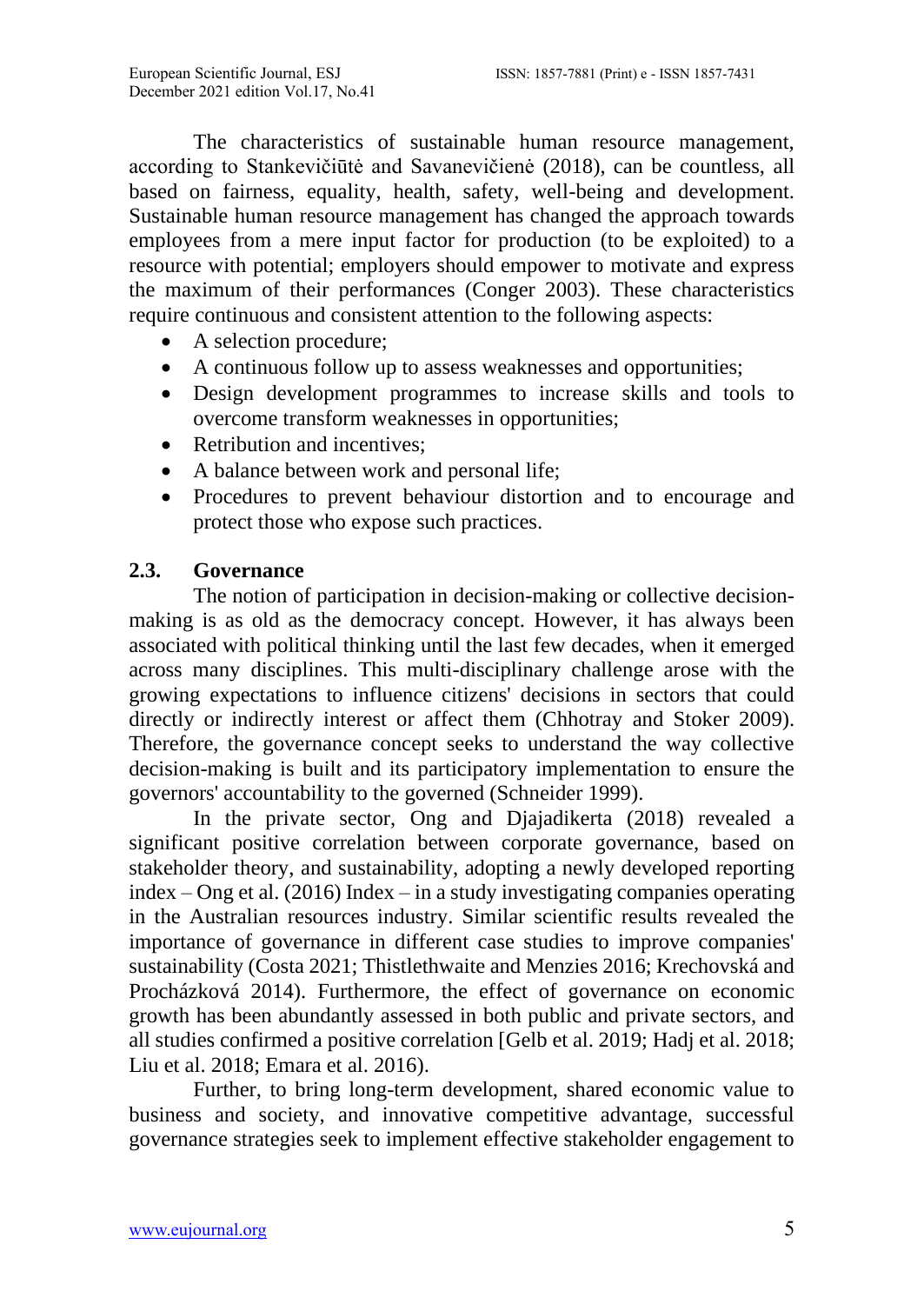depict the material topics to determine the sustainability issues (Nair 2019; Camilleri 2015). Finally, sustainable governance confers balance, agility and adaptability to systems strengthening responses in crises such as COVID-19 (Janssen and van der Voort 2020).

### 2.4. Risk Management

The priority of the sustainability model is value creation rather than risk management. However, organisations retain that risk management helps monitor and manage risks and identify opportunities to impact value creation (Willumsen 2019).

Implementing risk management in a sustainability model is a newly emerging risk area, still unclearly approached (Schulte 2018). It requires a widening of the context analysis to align it with the three sustainability pillars, i.e. economic, social, and environmental (Anderson 2006), to design, deploy appropriate responses, measure and control progress of related risk-averse actions. Therefore, sustainability risk management helps identify and prevent emerging issues, increasing the business model's robustness and generating reputation, competitiveness and growth.

It is no surprise that the pandemic from the COVID-19 pandemic had a tremendous impact on the achievement of the goals in general and the economic growth in particular (SDG 8). Still, according to the United Nations (UN-SDG 2021), the economic recovery is underway (Figure 2), and risk management helps reduce trade-offs between different priorities and objectives (OECD 2020).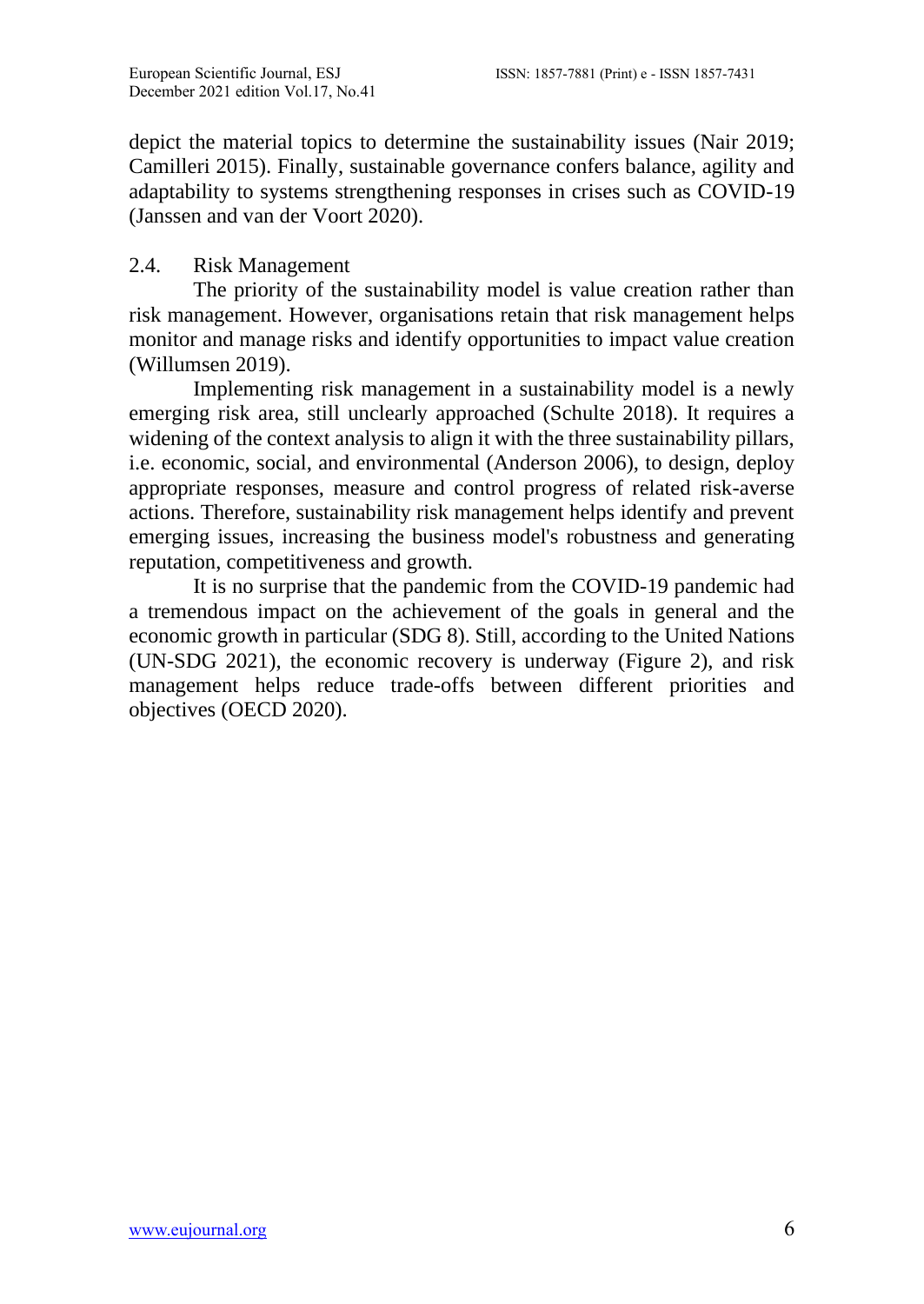

THE SUSTAINABLE DEVELOPMENT GOALS REPORT 2021: UNSTATS.UN.ORG/SDGS/REPORT/2021/

**Figure 2:** Overview of the impact of the pandemic from the COVID-19 on economic growth.

#### **Conclusion**

Nowadays, the word "sustainable" is on everyone's lips and on every publication, which, on one side, is good news. However, it is sad to know that it is over-and misused as a trend for marketing and profit purposes (Macellari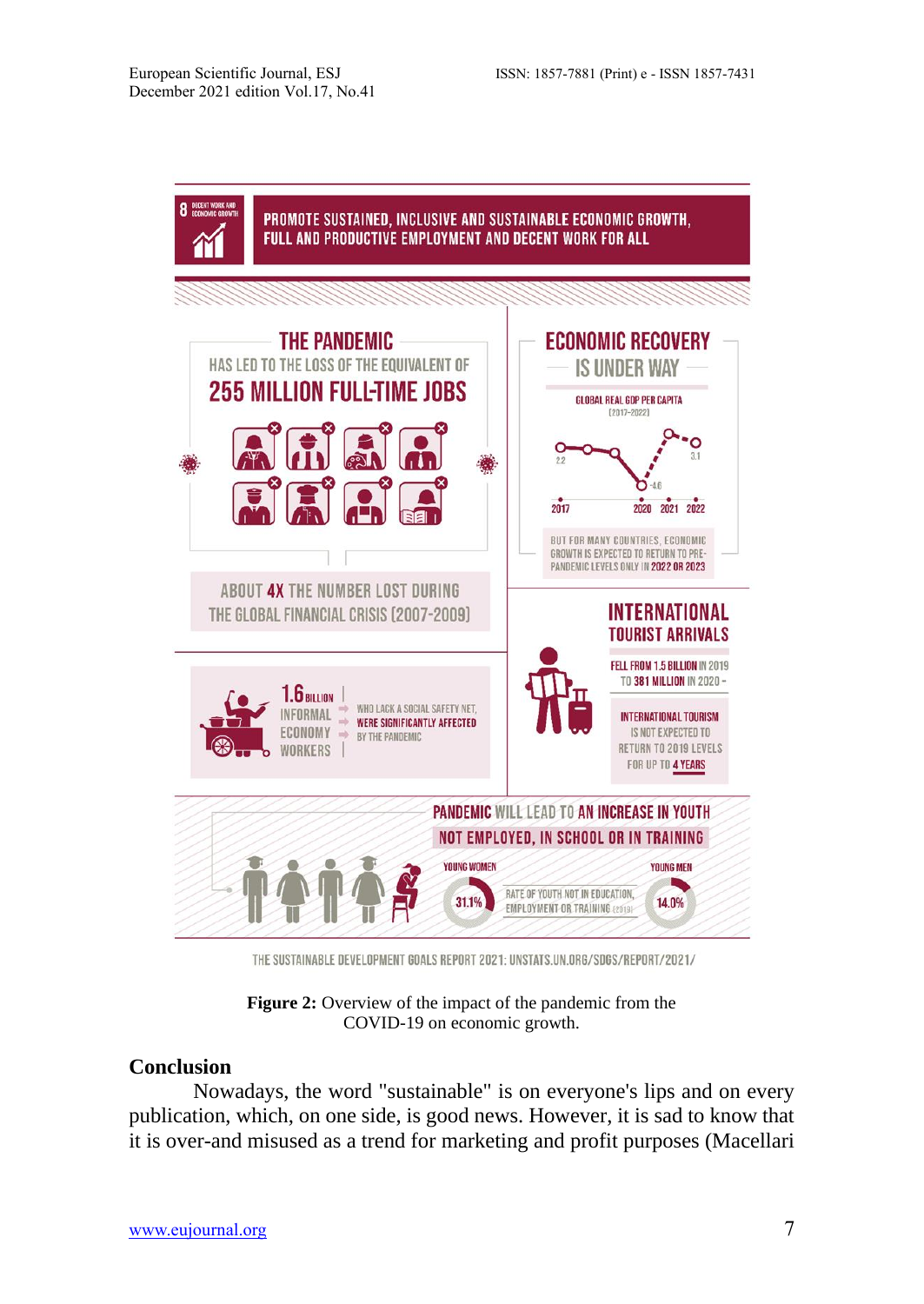et al. 2021), sometimes unethically for "greenwashing", when people have no o little idea what the word actually means, which constitutes a constraint towards creating a more sustainable world.

However, this manuscript showed a positive correlation found in the literature between sustainable development and economic growth; it also described the tools available in sustainability reporting for businesses and institutions to create growth in implementing the sustainable model (Figure 3). Therefore, sustainable development and economic growth is indeed a reality and is not at all an oxymoron. Yet, we need a theoretical and mental transformation to regard economic growth as profit optimisation rather than profit maximisation with ethical and social constraints, including social equity, well-being, security, natural capital development, and climate change mitigation. These are broad moral and social themes relevant for any business or institution in any location; other local topics could be applicable in specific conditions for sustainable development and should not be underestimated.

Finally, this manuscript highlighted the importance of sustainability thematics such as human resources management, environmental management, governance and risk management in generating economic. Some available literature supports this opinion, but scientific evidence still needs to be incremented with quantitative studies. Therefore, this opinion paper calls to intensify research in this direction for a sustainable transformation of our society.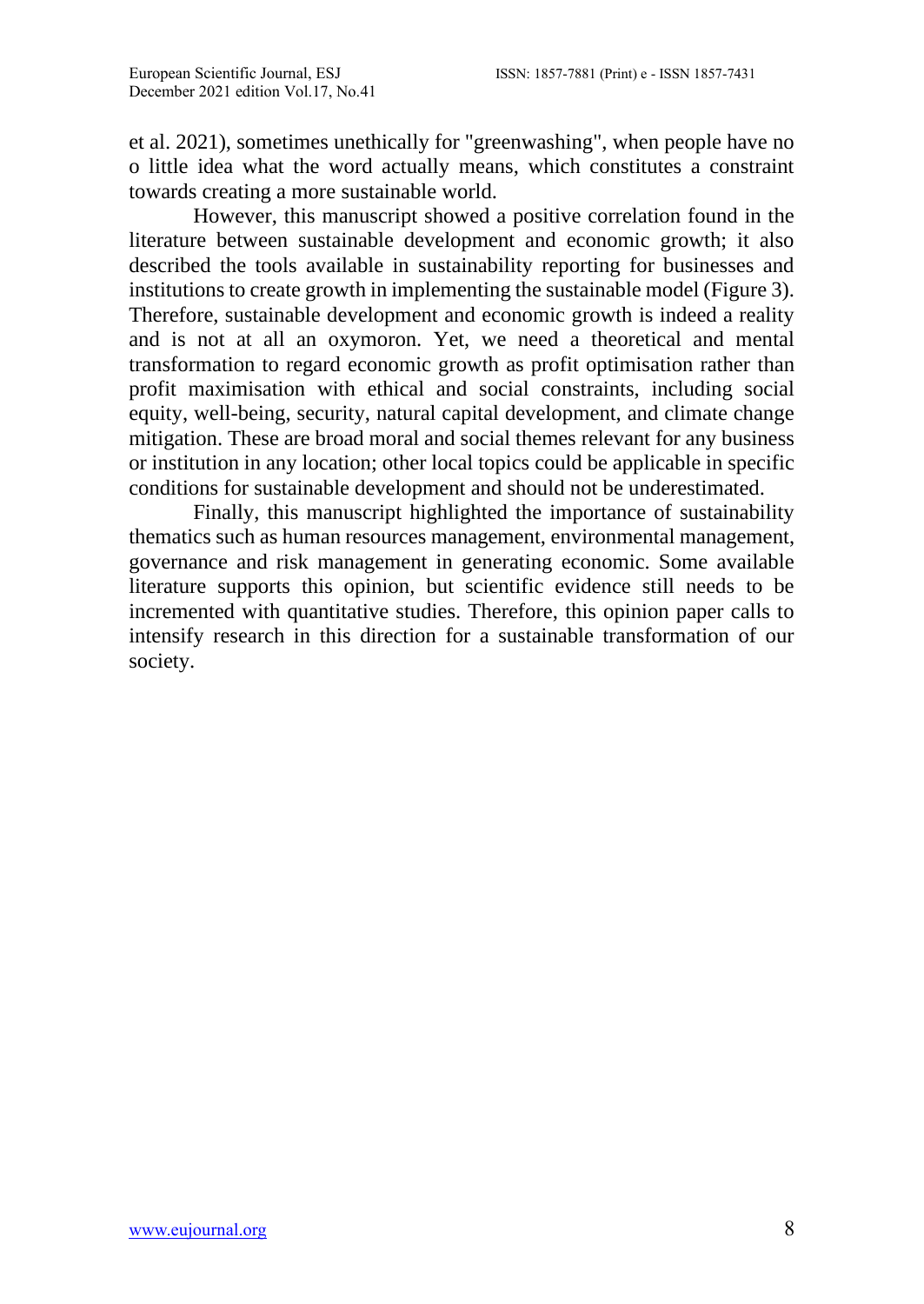

**Figure 3:** Schematic representation of tools available for sustainable businesses and institutions.

**Funding:** This research received no external funding.

**Acknowledgements:** The author would like to acknowledge the support of Ms Federica Belloni, who participated in the graphical conception of Figures 1 and 3.

**Conflicts of Interest:** The author declares no conflict of interest.

#### **References:**

- 1. Anderson, D.R. The critical importance of sustainability risk management. *Risk Management* 2006*, 53 (4)*: 66-74.
- 2. Buller, P.F.; McEvoy, G.M. Strategy, human resource management and performance: Sharpening line of sight. *Hum. Resour. Manag. Rev.*  2012*, 22 (1)*: 43-56. doi:10.1016/j.hrmr.2011.11.002
- 3. Camilleri, M.A. Valuing Stakeholder Engagement and Sustainability Reporting. *Corporate Reputation Review* 2015*, 18 (3)*: 210-222. doi:10.1057/crr.2015.9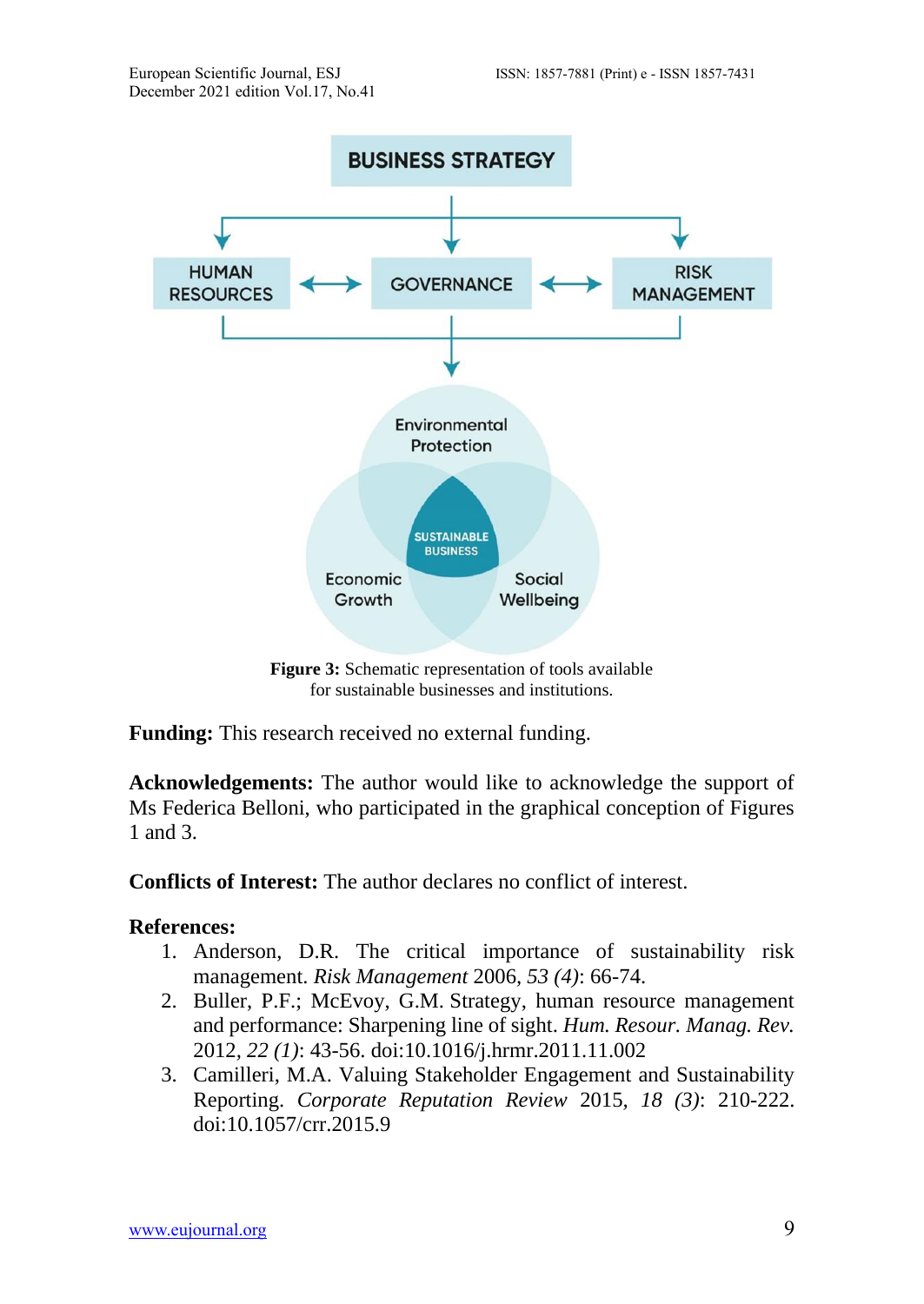- 4. Chhotray, V.; Stoker, G. *Governance theory and practice: A Cross-Disciplinary Approach*. Palgrave Macmillan, Hampshire (UK) (2009): 296 p. doi:10.1057/9780230583344
- 5. Christmann, P.; Taylor, G. Firm self-regulation through international certifiable standards: determinants of symbolic versus substantive implementation. *J. Int. Bus. Stud.* 2006*, 37 (6)*: 863-878. doi:10.1057/palgrave.jibs.8400231
- 6. Conger, J.A. Motivate Performance through Empowerment. *In: Locke, E.A. (Eds.), The Blackwell handbook of principles of organisational behaviour*. Blackwell Publishing Ltd., Oxford (UK) (2003): 143-156.
- 7. Costa, J. Carrots or Sticks: Which Policies Matter the Most in Sustainable Resource Management? *Resources* 2021*, 10 (2)*: 12. doi:10.3390/resources10020012
- 8. Costa, J.; Matias, J.C.O. Open Innovation 4.0 as an Enhancer of Sustainable Innovation Ecosystems. *Sustainability (Basel)* 2020*, 12 (19)*: 8112. doi:10.3390/su12198112
- 9. Eidelwein, F.; Cisco Collatto, D.; Rodrigues, L.H.; Pacheco Lacerda, D.; Sartori Piran, F. Internalization of environmental externalities: Development of a method for elaborating the statement of economic and environmental results. *J. Clean. Prod.* 2018*, 170*: 1316-1327. doi:10.1016/j.jclepro.2017.09.208
- 10. Eisenmenger, N.; Pichler, M.; Krenmayr, N.; Noll, D.; Plank, B.; Schalmann, E.; Wandl, M.-T.; Gingrich, S. The Sustainable Development Goals prioritise economic growth over sustainable resource use: a critical reflection on the SDGs from a socio‑ecological perspective. *Sustain. Sci.* 2020*, 15*: 1101-1110. doi:10.1007/s11625- 020-00813-x
- 11. Emara, N.; Chiu, I.-M. The impact of governance on economic growth: the case of Middle Eastern and North African countries. *Topics in Middle Eastern and African Economies* 2016*, 18 (1)*: 126-144.
- 12. Everett, T.; Ishwaran, M.; Ansaloni, G.P.; Rubin, A. *Economic growth and the environment*. Defra Evidence and Analysis Series, Paper 2 (2010). 51 p.
- 13. Folkens, L.; Wiedemer, V.; Schneider, P. Monetary Valuation and Internalization of Externalities in German Agriculture Using the Example of Nitrate Pollution: A Case-Study. *Sustainability (Basel)* 2020*, 12 (16)*: 6681. do[i:10.3390/su12166681](https://doi.org/10.3390/su12166681)
- 14. García-Gusano, D.; Istrate, R.; Iribarren, D. Life-cycle consequences of internalising socio-environmental externalities of power generation. *Sci. Total Environ.* 2018*, 612*: 386-391. doi:10.1016/j.scitotenv.2017.08.231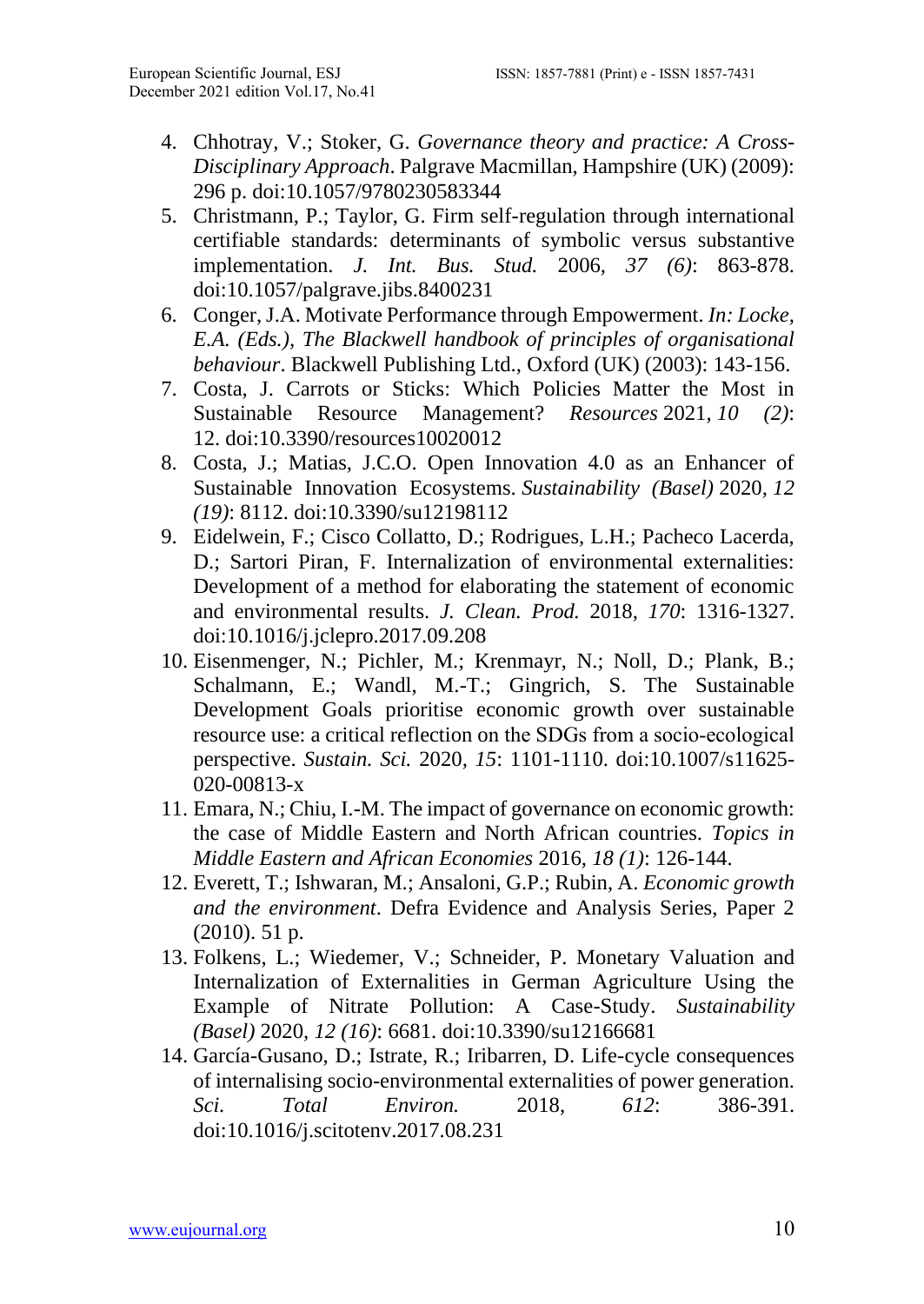- 15. Gelb, S.; Islam, B.; Mason, N.; Gatune, J.; Kweka, J. *Business impact on reform of private economic governance*. Business Environment Reform Facility (BERF) (2019). Available Online: [https://assets.publishing.service.gov.uk/media/5ca628fbed915d0c57e](https://assets.publishing.service.gov.uk/media/5ca628fbed915d0c57e97ec8/BERF_Business_Impact_on_Private_Economic_Governance_28_March_2019.pdf) 97ec8/BERF\_Business\_Impact\_on\_Private\_Economic\_Governance [28\\_March\\_2019.pdf](https://assets.publishing.service.gov.uk/media/5ca628fbed915d0c57e97ec8/BERF_Business_Impact_on_Private_Economic_Governance_28_March_2019.pdf)
- 16. Goosen, M.F.A. Environmental management and sustainable development. *Procedia Engineering* 2012*, 33*: 6-13. doi:10.1016/j.proeng.2012.01.1171
- 17. Guest, D.E. Human resource management and performance: a review and research agenda. *Int. J. Hum. Resour. Manag.* 1997*, 8 (3)*: 263- 276. doi:10.1080/095851997341630
- 18. Hadj Fraj, S.; Hamdaoui, M.; Maktouf, S. Governance and economic growth: The role of the exchange rate regime. *International Economics*  2018*, 156*: 326-364. doi:10.1016/j.inteco.2018.05.003
- 19. IPCC. Adaptation to climate change in the context of sustainable development and equity. *In: McCarthy J.J. et al. (Eds), Climate Change 2001: Impacts, Adaptation, and Vulnerability*. Contribution of Working Group II to the Third Assessment Report of the Intergovernmental Panel on Climate Change (2001): 877-912.
- 20. Janssen, M.; van der Voort, H. Agile and adaptive governance in crisis response: lessons from the COVID-19 pandemic. *Int. J. Inform. Manage,* 2020*, 55*: 102180. doi:10.1016/j.ijinfomgt.2020.102180
- 21. Krechovská, M.; Procházková, P.T. Sustainability and its integration into corporate governance, focusing on corporate performance management and reporting. *Procedia Engineering* 2014*, 69*: 1144- 1151. doi:10.1016/j.proeng.2014.03.103
- 22. Liu, J.; Tang, J.; Zhou, B.; Liang, Z. The effect of governance quality on economic growth: based on China's provincial panel data. *Economies* 2018*, 6 (4)*: 56. doi:10.3390/economies6040056
- 23. Macellari, M.; Yuriev, A.; Testa, F; Boiral, O. Exploring bluewashing practices of alleged sustainability leaders through a counteraccounting analysis. *Environ. Impact Assess. Rev.* 2021*, 86*: 106489. DOI: 10.1016/j.eiar.2020.106489
- 24. Nair, S.R. The link between women entrepreneurship, innovation and stakeholder engagement: A review. *Journal of Business Research*  2019*, 119*: 283-290. doi:10.1016/j.jbusres.2019.06.038
- 25. OECD. *Building a coherent response for a sustainable post-COVID-19 recovery*. ECD Policy Responses to Coronavirus (COVID-19). Organisation for Economic Co-operation and Development (OECD). Available Online: https://www.oecd.org/coronavirus/policy-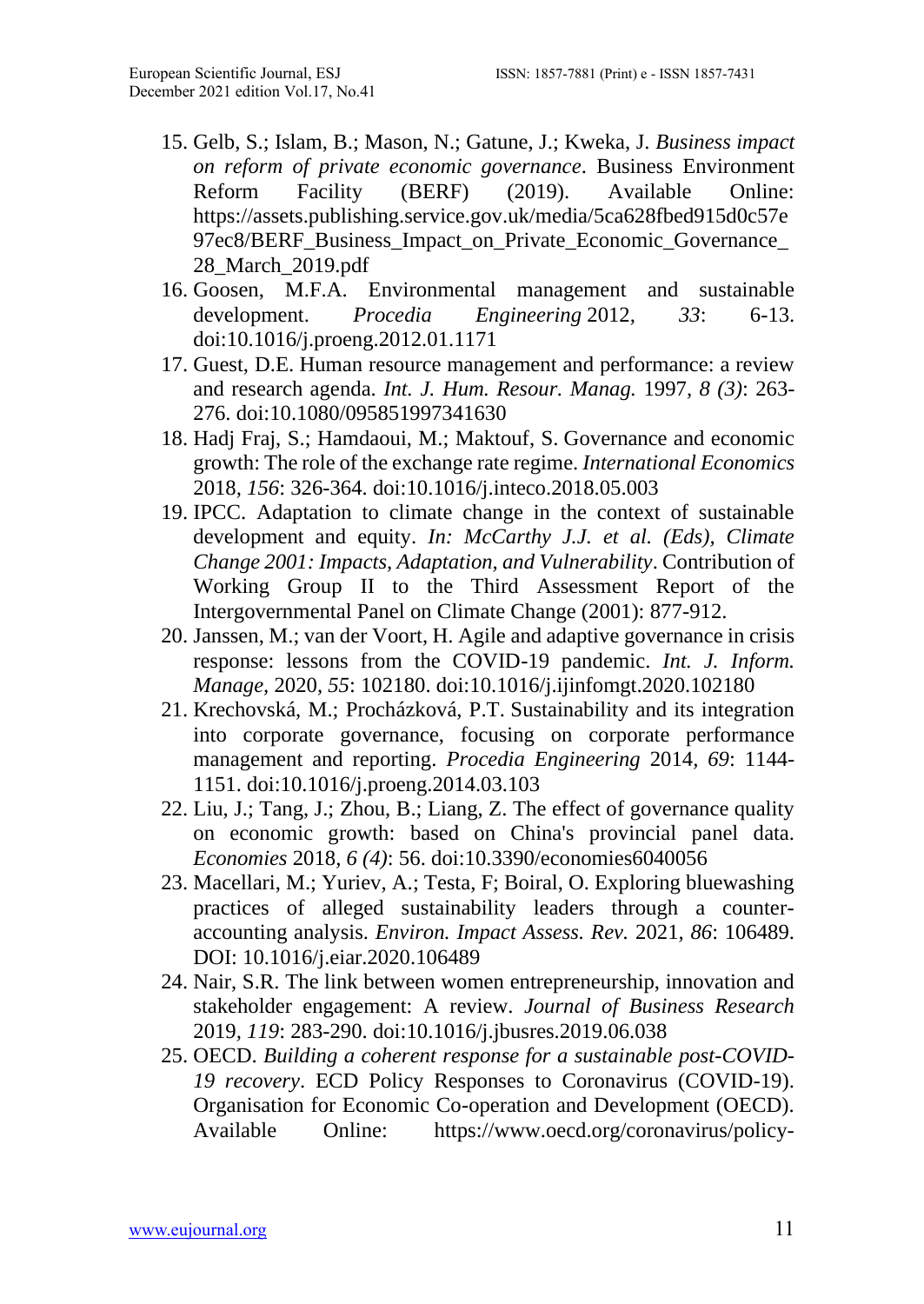responses/building-a-coherent-response-for-a-sustainable-post-covid-19-recovery-d67eab68/

- 26. Ong, T.; Trireksani, T.; Djajadikerta, H.G. Hard and soft sustainability disclosures: Australia's resources industry. *Account. Res. J.* 2016, *29 (2)*: 198-217. doi:10.1108/ARJ-03-2015-0030
- 27. Ong, T.; Djajadikerta, H.G. Corporate governance and sustainability reporting in the Australian resources industry: an empirical analysis. *Social Respons. J.* 2018*, 16 (1)*: 1-14. doi:10.1108/SRJ-06- 2018-0135
- 28. Schaltegger, S.; Hörisch, J. In search of the dominant rationale in sustainability management: legitimacy-or profit-seeking? *J. Bus. Ethics* 2017*, 145 (2)*: 259-276. doi:10.1007/s10551-015-2854-3
- 29. Schneider, H. *Participatory governance: The missing link for poverty reduction*. Policy Brief No. 17, OECD Development Centre (1999): 30 p.
- 30. Schulte, J.; Hallstedt, S.I. Company risk management in light of the sustainability transition. *Sustainability (Basel)* 2018, *10 (11)*: 4137; doi:10.3390/su10114137
- 31. Stankevičiūtė, Z.; Savanevičienė, A. Designing sustainable HRM: The core characteristics of emerging field. *Sustainability (Basel)* 2018*, 10 (12)*: 4798. doi:10.3390/su10124798
- 32. Stofkova, Z; Sukalova, V. Sustainable development of human resources in globalisation period. *Sustainability (Basel)* 2020*, 12 (18)*: 7681. doi:10.3390/su12187681
- 33. Thistlethwaite, J.; Menzies, M. *Assessing the governance practices of sustainability* reporting. Centre for International Governance Innovation (CIGI), Policy Brief No. 71, (2016). Available Online: [www.jstor.org/stable/resrep16159](http://www.jstor.org/stable/resrep16159)
- 34. UN General Assembly. *Report of the world commission on environment and development: Our common future*. Oslo, Norway: United Nations General Assembly, Development and International Cooperation: Environment, (1987).
- 35. United Nations Global Compact; Accenture Strategy. *The UN Global Compact-Accenture Strategy CEO Study 2016, Agenda 2030: A Window of Opportunity*. Accenture Strategy, New York, (2016).
- 36. UN-SDG. *The 17 Goals – Sustainable Development Goals*. Department of Economic and Social Affairs, the United Nations (UN). Available Online:<https://sdgs.un.org/goals>
- 37. Uysal, G. Impact of Human Resource Management on Economy: Firm Management Perspective. *Manag. Stud.* 2017*, 5 (4)*: 308-311. doi:10.17265/2328-2185/2017.04.005